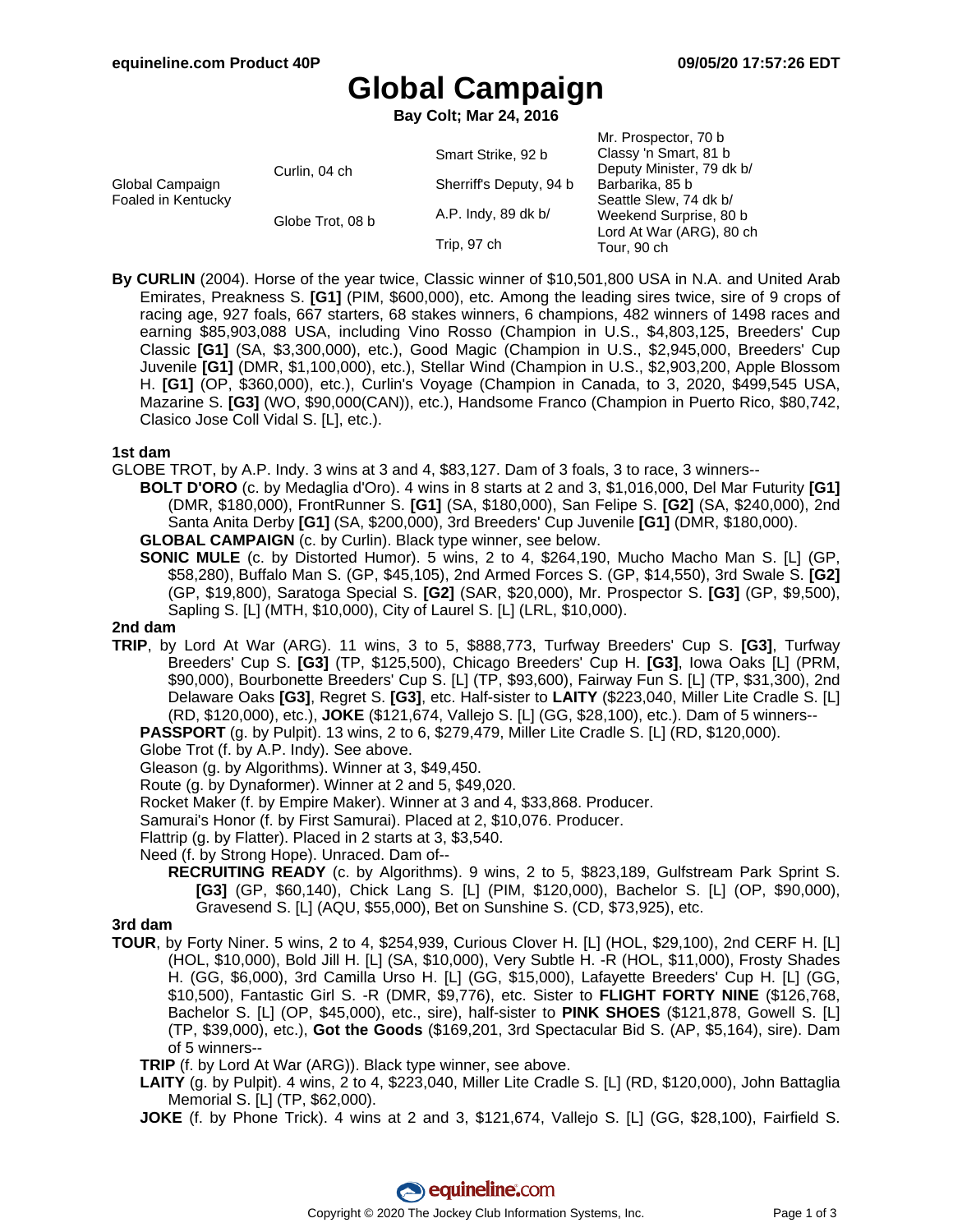# **Global Campaign**

**Bay Colt; Mar 24, 2016**

(SOL, \$23,900), 3rd Sardula S. [L] (SA, \$8,538). Dam of--

- **ZENSATIONAL** (r. by Unbridled's Song). 5 wins in 8 starts at 3, \$669,300, Bing Crosby S. **[G1]** (DMR, \$180,000), Pat O'Brien S. **[G1]** (DMR, \$180,000), Triple Bend H. **[G1]** (HOL, \$180,000). Sire.
- Pun (f. by Pulpit). Unraced. Dam of--
	- **CUTTING HUMOR** (c. by First Samurai). Winner at 2 and 3, placed at 4, 2020, \$525,467, Sunland Park Derby **[G3]**-ntr, 1 1/8 miles in 1:46.94 (SUN, \$460,800).
	- **IRISH YOU WELL** (c. by Broken Vow). 3 wins at 3 and 4, \$330,147, Long Branch S. [L] (MTH, \$60,000), 3rd Peter Pan S. **[G2]** (BEL, \$20,000), Illinois Derby **[G3]** (HAW, \$55,000).
- Guide (f. by Pulpit). Winner at 3, \$50,280. Dam of--
	- **THE GREAT WAR** (c. by War Front). 5 wins, 2 to 4 in IRE and NA , \$358,389 (USA), Anglesey Lodge Equine Hospital Blenheim S. [L], 96Rock S. (TP, \$43,710), 2nd Quick Call S. [L] (SAR, \$20,000), Irish Field Curragh S. [L], 3rd Nearctic S. **[G2]** (WO, \$30,000(CAN)).
- Forest Tour (c. by Forestry). Winner at 3, \$22,373.
- Outing (c. by Danzig). Placed at 4, \$4,450. Sire.
- Leave (f. by Pulpit). Unplaced in 1 start. Dam of--
	- **DEPARTING** (g. by War Front). 9 wins, 2 to 6, \$1,968,229, West Virginia Derby **[G2]** (MNR, \$451,500), Super Derby **[G2]** (LAD, \$300,000), Firecracker S. **[G2]** (CD, \$120,280), Illinois Derby **[G3]** (HAW, \$450,000), Michael G. Schaefer Memorial S. [L] (IND, \$59,830), etc.

## **4th dam**

- **FUN FLIGHT**, by Full Pocket. 4 wins at 2 and 3, \$93,920, Martha Washington S. [L] (OP, \$36,270). Half-sister to **TRICKY FUN** (\$218,022, Mountain Valley S. [L] (OP, \$34,170), etc., sire), **IT'S A DONE DEAL** (\$98,415, Escort S. [O], etc., sire), **Winners Laugh** (\$83,009, 2nd Cowdin S. **[G1]**, etc.). Dam of 8 winners, including--
	- **TOUR** (f. by Forty Niner). Black type winner, see above.
	- **FLIGHT FORTY NINE** (c. by Forty Niner). 5 wins at 2 and 3, \$126,768, Bachelor S. [L] (OP, \$45,000), Bold Reason S. (AP, \$19,080). Sire.
	- **PINK SHOES** (f. by Phone Trick). 4 wins in 7 starts at 2 and 3, \$121,878, Gowell S. [L] (TP, \$39,000), Martha Washington S. [L] (OP, \$32,400), 2nd Dixie Belle S. [L] (OP, \$11,900), 3rd Magnolia S. [L] (OP, \$5,550).
		- **PROM SHOES** (c. by Include). 7 wins, 2 to 6, \$484,940, Fifth Season S. [L] (OP, \$60,000), Essex H. [L] (OP, \$60,000), 2nd Peter Pan S. **[G2]** (BEL, \$40,000), Louisiana H. [L] (FG, \$20,000), Governor's Cup S. [L] (RP, \$15,000), etc. Sire.
		- **WILDCAT SHOES** (c. by Forest Wildcat). 8 wins, 2 to 4, \$352,512, Lost Code Breeders' Cup S. [L] (HAW, \$67,500), Sugar Bowl S. (FG, \$36,000), 2nd Thanksgiving H. (FG, \$12,000), Mountain Valley S. (OP, \$10,000). Set ntr at Churchill Downs, 5 furlongs in 0:56.49. Sire.
		- **ISABELL'S SHOES** (f. by King of Kings (IRE)). 2 wins at 3, \$94,210, Martha Washington S. (OP, \$30,000).
	- **Got the Goods** (c. by Pulpit). 7 wins, 2 to 6, \$169,201, 3rd Spectacular Bid S. (AP, \$5,164). Sire. Special One (f. by Point Given). Placed at 2 and 3, \$30,754.
		- **AGELESS** (f. by Successful Appeal). 11 wins, 3 to 6, \$737,130(USA), Royal North S. **[G3]**-ecr, 6 furlongs in 1:07.39 (WO, \$90,000(CAN)), Royal North S. **[G3]**-ncr, 6 furlongs in 1:07.17 (WO, \$90,000(CAN)), Giant's Causeway S. [L] (KEE, \$60,000), Buffalo Trace Franklin County S. [L]-cre, 5 1/2 furlongs in 1:03.66 (KEE, \$60,000), The Very One S. (PIM, \$60,000), etc.
		- **SPECIAL WARRIOR** (g. by Majestic Warrior). 5 wins at 2 and 3, \$66,584, Clasico George Washington [L], 3rd Clasico Jose de Diego S. [L].
		- **War Beast** (c. by Declaration of War). Winner at 2, \$66,291, 2nd Zuma Beach S. [L] (SA, \$20,000).
	- Bridge to Cross (f. by Phone Trick). Unraced.
		- **Purgatory** (f. by Devil's Bag). 3 wins, 2 to 4, \$94,500, 2nd Stormy But Valid S. [L] (SA, \$15,180).
	- **Bridge to Gold** (f. by Malabar Gold). Winner at 2, \$35,674(USA), 3rd Lindsay Frolic S. (CRC, \$5,500).
- RACE RECORD for Global Campaign: At 2, unraced; at 3, three wins (Peter Pan S. **[G3]** (BEL, \$165,000)), once 3rd (Jim Dandy S. **[G2]** (SAR, \$72,000)) in 5 starts; at 4, 2020, three wins (Woodward H. **[G1]** (SAR, \$275,000), Monmouth Cup S. **[G3]** (MTH, \$180,000)) in 4 starts. Totals: 6